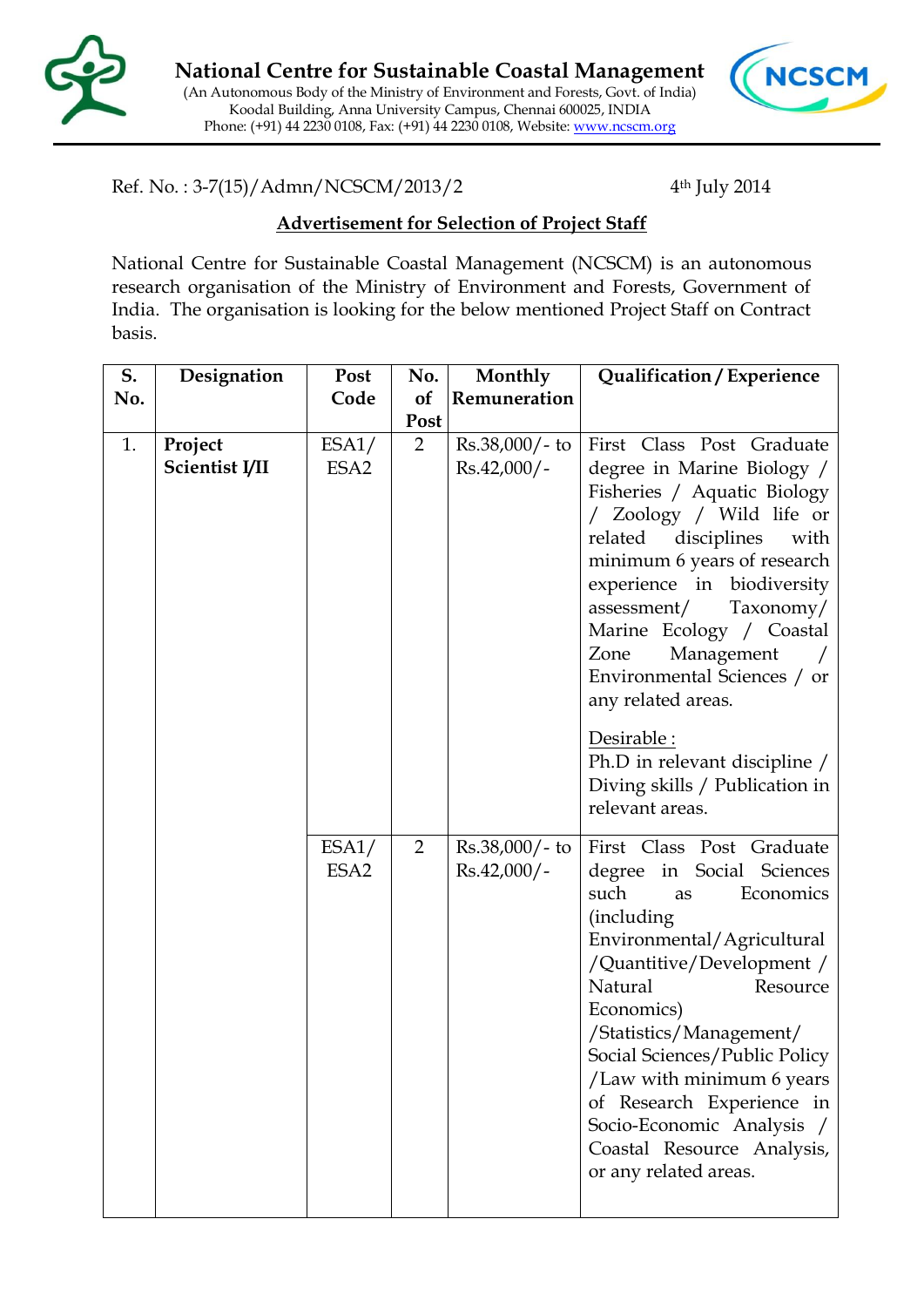| S.  | Designation | Post | No.            | Monthly       | Qualification / Experience                                    |
|-----|-------------|------|----------------|---------------|---------------------------------------------------------------|
| No. |             | Code | of             | Remuneration  |                                                               |
|     |             |      | Post           |               |                                                               |
|     |             |      |                |               | Desirable :                                                   |
|     |             |      |                |               | Ph.D in relevant discipline                                   |
|     |             |      |                |               | and knowledge in GIS -                                        |
|     |             |      |                |               | Remote sensing.                                               |
| 3.  | Research    | ESA3 | 3              | Rs.32,000/-   | First Class Post Graduate in                                  |
|     | Associate   |      |                |               | GIS/Remote Sensing with                                       |
|     |             |      |                |               | minimum 4 years experience<br>(3 years in case of PG in       |
|     |             |      |                |               | Engineering / Technology; 6                                   |
|     |             |      |                |               | years in case of UG in                                        |
|     |             |      |                |               | Engineering / Technology) in                                  |
|     |             |      |                |               | GIS and / or remote sensing                                   |
|     |             |      |                |               | applications.                                                 |
|     |             |      |                |               |                                                               |
|     |             |      |                |               | Good knowledge of spatial                                     |
|     |             |      |                |               | sampling techniques, DIP                                      |
|     |             |      |                |               | Algorithms and Software.                                      |
|     |             |      |                |               | Desirable :                                                   |
|     |             |      |                |               | Ph.D in relevant discipline;                                  |
|     |             |      |                |               | Experience<br>Mapping<br>in                                   |
|     |             |      |                |               | coastal<br>bio-resources/                                     |
|     |             |      |                |               | Underwater remote sensing                                     |
|     |             |      | 3              | $Rs.32,000/-$ | First Class Post Graduate in                                  |
|     |             |      |                |               | Marine Biology / Fisheries /                                  |
|     |             |      |                |               | Aquatic Biology / Zoology /<br>Wild life / Life Sciences with |
|     |             |      |                |               | minimum 4 years of research                                   |
|     |             |      |                |               | experience in Biodiversity                                    |
|     |             |      |                |               | Assessment / Taxonomy /                                       |
|     |             |      |                |               | Marine Ecology / Coastal                                      |
|     |             |      |                |               | Zone<br>Management                                            |
|     |             |      |                |               | Environmental Sciences / or                                   |
|     |             |      |                |               | any related areas.                                            |
|     |             |      |                |               | Desirable :                                                   |
|     |             |      |                |               | Ph.D. in relevant discipline /                                |
|     |             |      |                |               | SCUBA Diving.                                                 |
|     |             |      |                |               |                                                               |
|     |             |      | $\overline{2}$ | Rs.32,000/-   | First Class Post Graduate in                                  |
|     |             |      |                |               | branch<br>of<br>Social<br>any                                 |
|     |             |      |                |               | Sciences/ Sociology / Rural                                   |
|     |             |      |                |               | Sociology / Economics /                                       |
|     |             |      |                |               | Statistics / Management /                                     |
|     |             |      |                |               | Rural Management/ Public<br>Policy / Law with minimum         |
|     |             |      |                |               | 4 years of experience in                                      |
|     |             |      |                |               | coastal resources analysis/                                   |
|     |             |      |                |               | socio economic analysis, or                                   |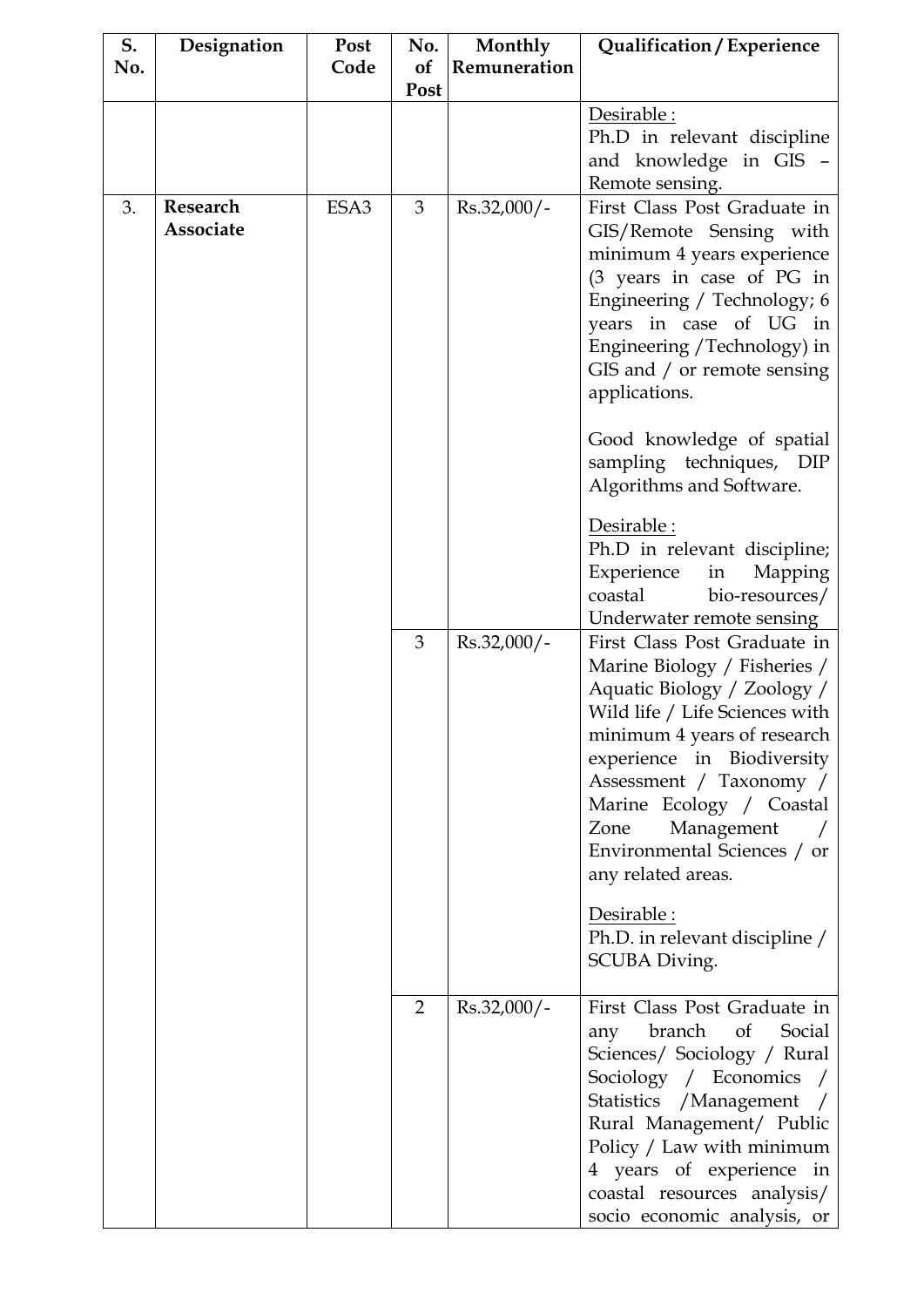| S.  | Designation     | Post             | No.            | Monthly          | Qualification / Experience                     |
|-----|-----------------|------------------|----------------|------------------|------------------------------------------------|
| No. |                 | Code             | of             | Remuneration     |                                                |
|     |                 |                  | Post           |                  |                                                |
|     |                 |                  |                |                  | any related areas.                             |
|     |                 |                  |                |                  |                                                |
|     |                 |                  |                |                  | Desirable:                                     |
|     |                 |                  |                |                  | Ph.D. in relevant discipline                   |
|     |                 |                  |                |                  | and knowledge in GIS-                          |
|     |                 |                  |                |                  | Remote sensing                                 |
| 4.  | Project         | ESA4             | $\mathbf{1}$   | $Rs.30,000/-$    | First Class Post Graduate                      |
|     | Associate       |                  |                |                  | degree<br>Sciences<br>in                       |
|     |                 |                  |                |                  | Humanities with 2 years of                     |
|     |                 |                  |                |                  | relevant research experience                   |
|     |                 |                  |                |                  | or Graduate in Engineering/                    |
|     |                 |                  |                |                  | Technology with 4 years<br>relevant experience |
| 5.  | Junior / Senior | ESA5/            | $\overline{4}$ | $Rs.16,000/-$ to | First Class Post Graduate in                   |
|     | Research        | ESA <sub>6</sub> |                | $Rs.25,000/-$    | any branch of Social Sciences                  |
|     | Fellow          |                  |                |                  | Sociology<br>Rural<br>$\sqrt{2}$               |
|     |                 |                  |                |                  | Sociology / Economics /                        |
|     |                 |                  |                |                  | Statistics / Management /                      |
|     |                 |                  |                |                  | Rural Management / Public                      |
|     |                 |                  |                |                  | Policy / Law.                                  |
|     |                 |                  |                |                  |                                                |
|     |                 |                  |                |                  | Desirable:                                     |
|     |                 |                  |                |                  | Ph.D in relevant discipline;                   |
|     |                 |                  |                |                  | Experience in Community                        |
|     |                 |                  |                |                  | Research / Developmental                       |
|     |                 |                  |                |                  | Works                                          |
|     |                 |                  |                |                  |                                                |
|     |                 |                  | $\overline{4}$ | $Rs.16,000/-$ to | First Class Post Graduate in                   |
|     |                 |                  |                | $Rs.25,000/-$    | Marine Biology / Fisheries /                   |
|     |                 |                  |                |                  | Aquatic Biology / Zoology /                    |
|     |                 |                  |                |                  | Wild Life / Life Sciences                      |
|     |                 |                  |                |                  | dissertation<br>with<br>in                     |
|     |                 |                  |                |                  | Biodiversity Assessment                        |
|     |                 |                  |                |                  | Taxonomy / Marine Ecology                      |
|     |                 |                  |                |                  | / Coastal Zone Management                      |
|     |                 |                  |                |                  | / Environmental Sciences /                     |
|     |                 |                  |                |                  | or any related areas.                          |
|     |                 |                  |                |                  | Desirable :                                    |
|     |                 |                  |                |                  | Ph.D<br>Experience<br>in                       |
|     |                 |                  |                |                  | relevant discipline.                           |
|     |                 |                  | $\overline{4}$ | $Rs.16,000/-$ to | First Class Post Graduate in                   |
|     |                 |                  |                | $Rs.25,000/-$    | GIS/Remote Sensing.                            |
|     |                 |                  |                |                  |                                                |
|     |                 |                  |                |                  | Desirable:                                     |
|     |                 |                  |                |                  | Experience<br>in<br>mapping                    |
|     |                 |                  |                |                  | coastal bio-resources.                         |
|     |                 |                  |                |                  |                                                |